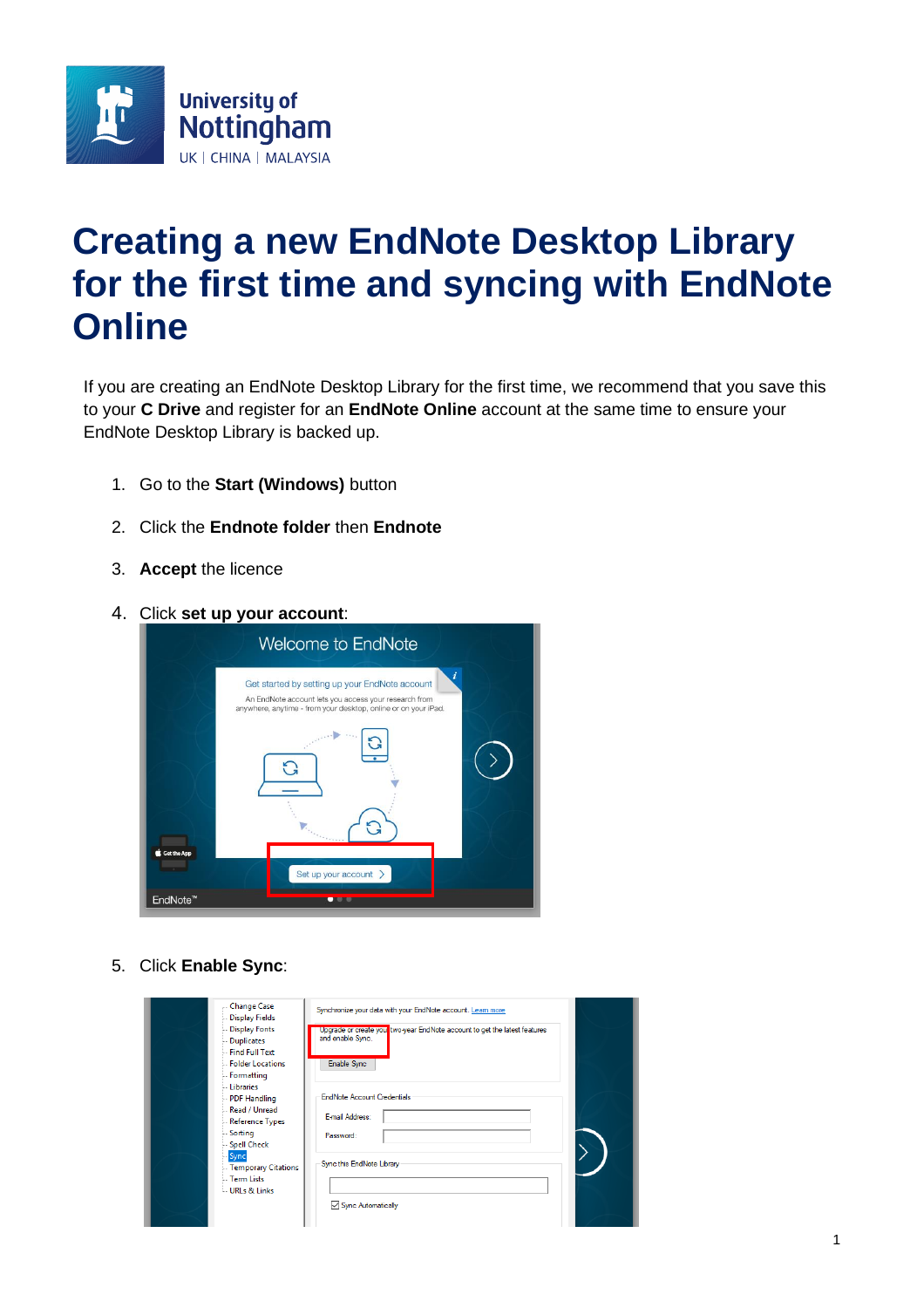6. Click **Sign up** – this will enable you to set up your **EndNote Online** account:

| Welcome to EndNote<br>×                                                                                                                                                                                                    |
|----------------------------------------------------------------------------------------------------------------------------------------------------------------------------------------------------------------------------|
| <b>EndNote Preferences</b><br>$\times$                                                                                                                                                                                     |
| -Change Case<br>Synchronize your data with your EndNote account. Learn more<br>- Display Fields<br>$\times$<br><b>EndNote Login</b>                                                                                        |
| Using an EndNote account makes it easy to keep your EndNote library in sync.<br>more information<br>Create a new EndNote Account<br>If you don't have an EndNote account or aren't<br>Sign Up<br>sure, then click Sign Up. |
| ≻े<br><b>EndNote Account Credentials</b><br>E-mail Address:<br>Password:<br><b>Forgot Password</b>                                                                                                                         |
| Cancel<br>OK<br>Get the App<br><b>STATISTICS</b><br><b>EndNote Defaults</b><br><b>Revert Panel</b><br>OK<br>Cancel<br>Apply                                                                                                |
| EndNote <sup>™</sup><br>$\bullet\bullet\bullet$                                                                                                                                                                            |

7. Enter an **E-mail Address** and click **Submit**:

| EndNote                                                                                       | $\bullet$ Clarivate |
|-----------------------------------------------------------------------------------------------|---------------------|
| Using an EndNote account makes it easy to keep your EndNote library in sync. more information |                     |
| Please enter your e-mail address.                                                             |                     |
| E-mail Address:                                                                               |                     |
| Retype E-mail Address:                                                                        |                     |
| <b>Submit</b><br>Cancel                                                                       |                     |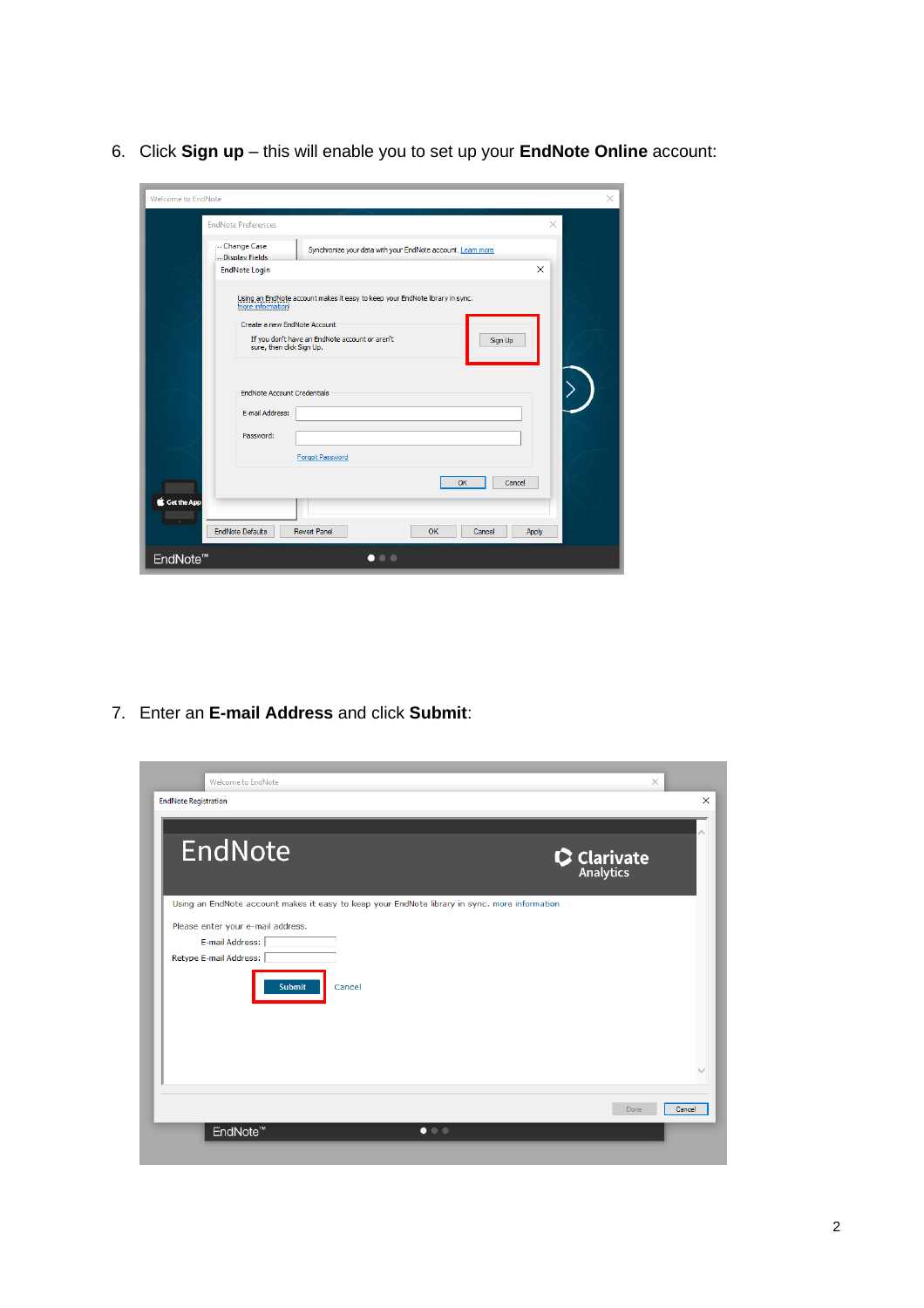8. Complete the **User Registration** details, including setting a **password**:

| <b>Welcome to EndNote</b>   |                                                                                                                        | ×           |        |
|-----------------------------|------------------------------------------------------------------------------------------------------------------------|-------------|--------|
| <b>EndNote Registration</b> |                                                                                                                        |             | ×      |
|                             |                                                                                                                        |             |        |
| EndNote                     |                                                                                                                        | C Clarivate |        |
|                             | User Registration: To create your EndNote account, enter your information below. Fields with an asterisk are required. |             |        |
|                             | E-mail Address: name.name@nottingham.ac.uk                                                                             |             |        |
| * First Name:               |                                                                                                                        |             |        |
| * Last Name:                |                                                                                                                        |             |        |
| * Password:                 |                                                                                                                        |             |        |
| Retype Password:            |                                                                                                                        |             |        |
|                             | EndNote® End User License Agreement                                                                                    |             |        |
|                             |                                                                                                                        |             |        |
|                             | THE TERMS AND CONDITIONS OF THIS AGREEMENT SHALL<br>NOT APPLY IF YOU HAVE OBTAINED ACCESS TO THIS                      |             |        |
|                             | PRODUCT PURSUANT TO AN INSTITUTIONAL SITE<br>LICENSE. UNDER SUCH CIRCUMSTANCES, YOUR USE OF                            |             |        |
|                             | THIS PRODUCT SHALL BE GOVERNED SOLELY BY THE                                                                           |             |        |
|                             | TERMS AND CONDITIONS OF SUCH LICENSE. If you                                                                           |             |        |
|                             |                                                                                                                        | Done        | Cancel |
|                             |                                                                                                                        |             |        |
| EndNote <sup>™</sup>        | $\bullet$ $\bullet$ $\bullet$                                                                                          |             |        |

9. Scroll to the end of the **EndNote End User Licence Agreement** and click **I Agree**:

| * Last Name: Name  |                                                                                                                                                                                                                                                                                                                                                                                                 |  |
|--------------------|-------------------------------------------------------------------------------------------------------------------------------------------------------------------------------------------------------------------------------------------------------------------------------------------------------------------------------------------------------------------------------------------------|--|
| * Password:        |                                                                                                                                                                                                                                                                                                                                                                                                 |  |
|                    | Must be 8 or more characters and contain:<br>- at least 1 numeral: 0 - 9                                                                                                                                                                                                                                                                                                                        |  |
|                    | - at least 1 alpha character, case-sensitive<br>- at least 1 symbol: ! @ # \$ % ^ * ( ) ~ '{} [ ]   \ & _                                                                                                                                                                                                                                                                                       |  |
|                    | Example: 1sun%moon                                                                                                                                                                                                                                                                                                                                                                              |  |
| * Retype Password: |                                                                                                                                                                                                                                                                                                                                                                                                 |  |
|                    | the terms of a separate agreement:<br>(a) Modifying, translating, decompiling, reverse<br>engineering, redistributing or retransmitting in<br>any form or by any means, the Software or any<br>portion thereof:<br>(b) Creating any derivative products or other<br>works using any portion of the Software;<br>(c) Using the Software or any portion thereof in<br>I Agree<br><b>T</b> Decline |  |
|                    | C 2020 Clarivate Analytics                                                                                                                                                                                                                                                                                                                                                                      |  |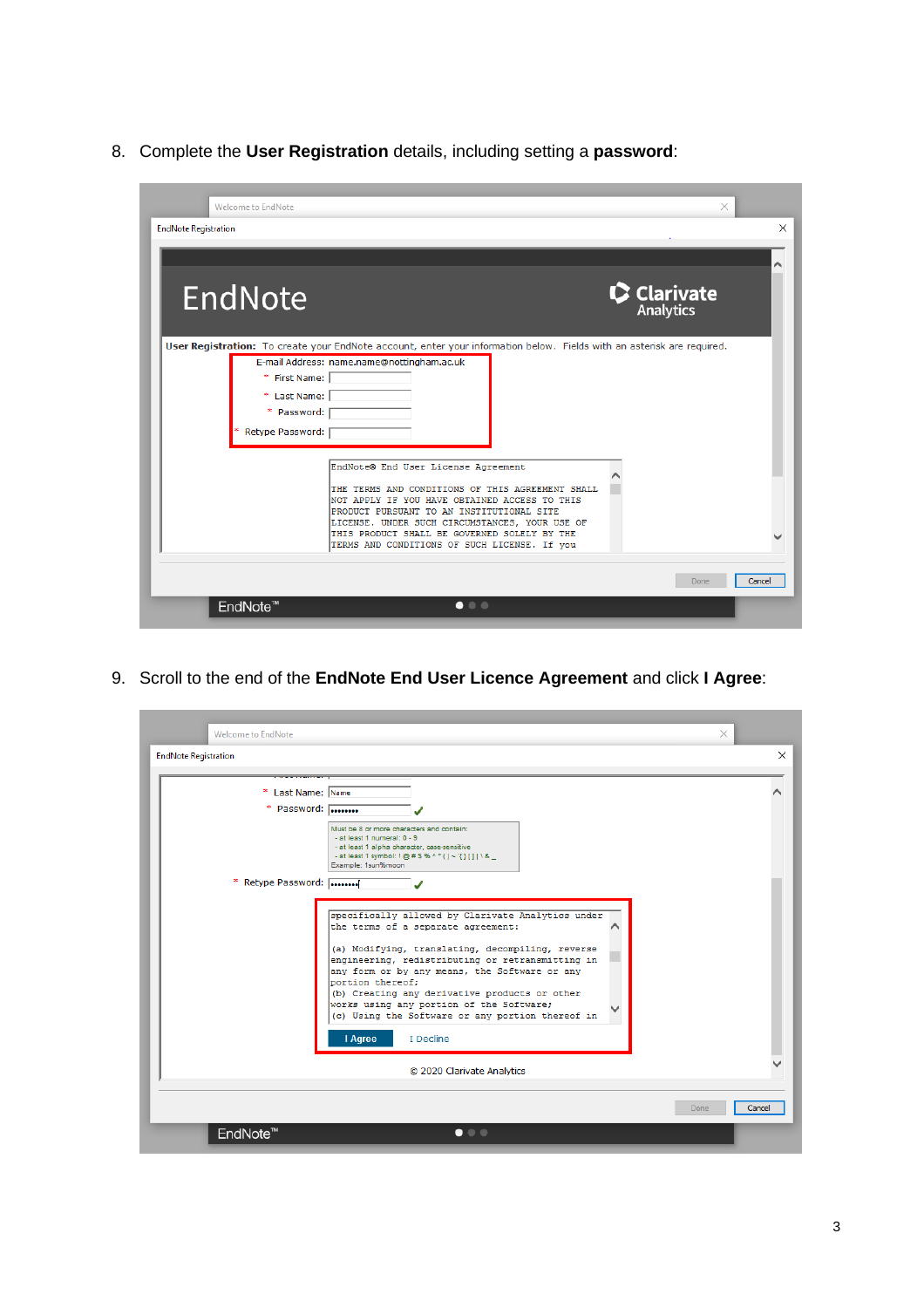10. Your **EndNote Online** account should now be set up. Click **Done**:



11. Create your **EndNote Desktop** Library next, by clicking **OK**:

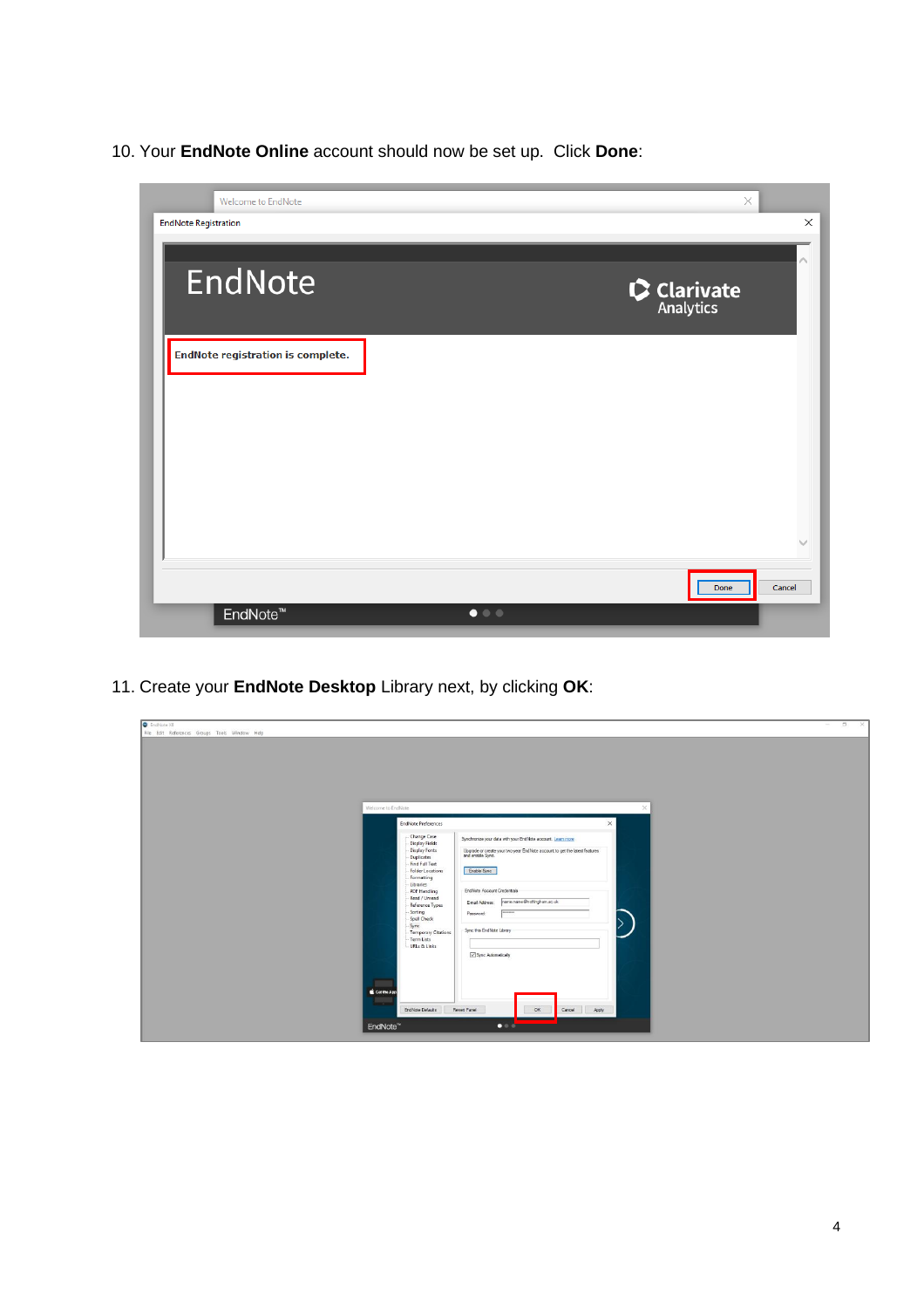12. Click **Ignore This** or click **Close** if you see this window:



13. Click **Ignore This** or **Close** again if you see the Introducing Kopernia dialog box:

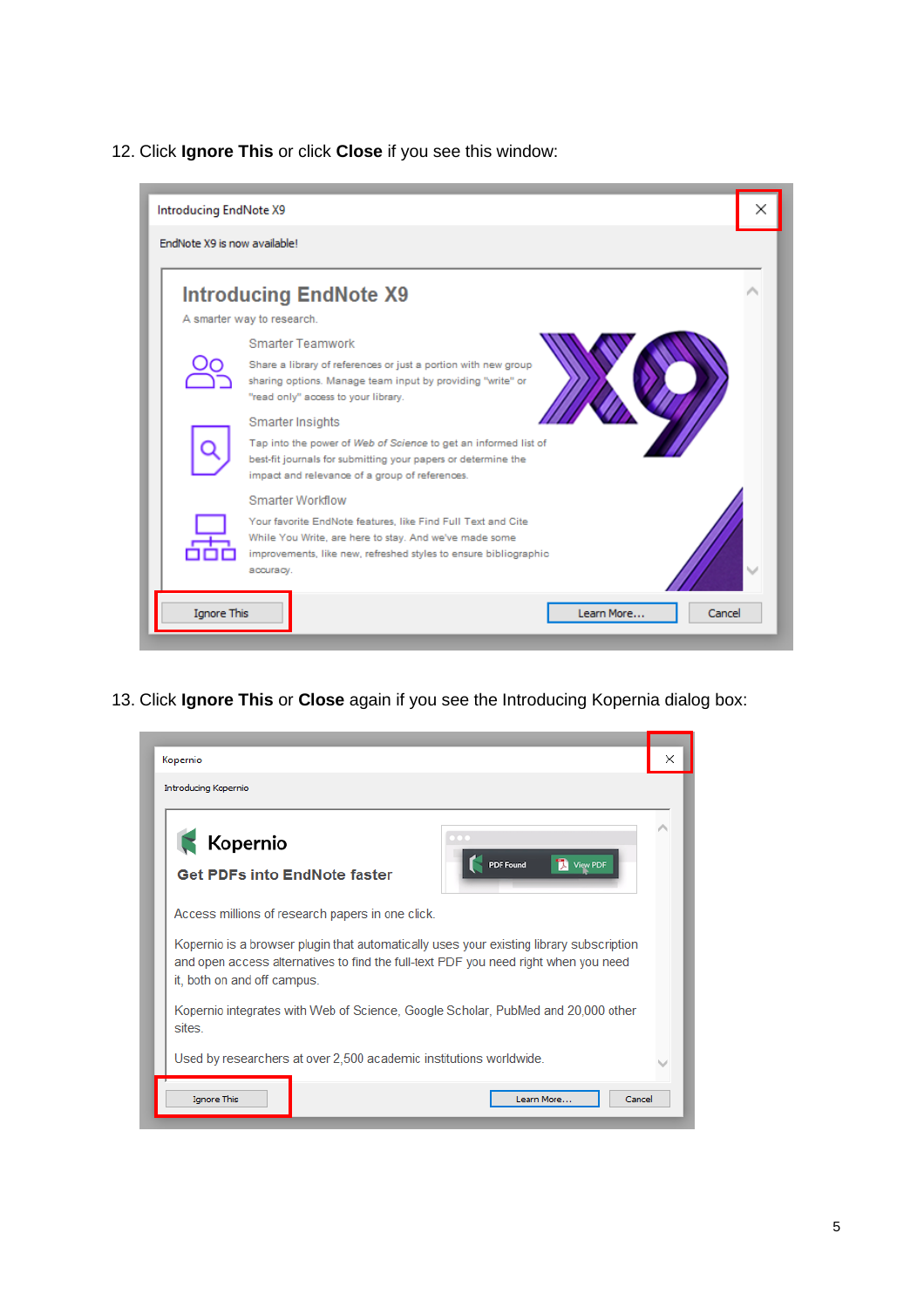14. To save your **EndNote Desktop** Library, click **File** then **New**:

| C EndNote X8 |  |                                               |  |  |  |  |
|--------------|--|-----------------------------------------------|--|--|--|--|
|              |  | File Edit References Groups Tools Window Help |  |  |  |  |
|              |  |                                               |  |  |  |  |
|              |  |                                               |  |  |  |  |
|              |  |                                               |  |  |  |  |
|              |  |                                               |  |  |  |  |
|              |  |                                               |  |  |  |  |
|              |  |                                               |  |  |  |  |
|              |  |                                               |  |  |  |  |
|              |  |                                               |  |  |  |  |
|              |  |                                               |  |  |  |  |
|              |  |                                               |  |  |  |  |
|              |  |                                               |  |  |  |  |
|              |  |                                               |  |  |  |  |
|              |  |                                               |  |  |  |  |

15. Save your **EndNote Desktop** Library to your **C Drive**. The File name will default to **My EndNote Library**, but you can rename this: